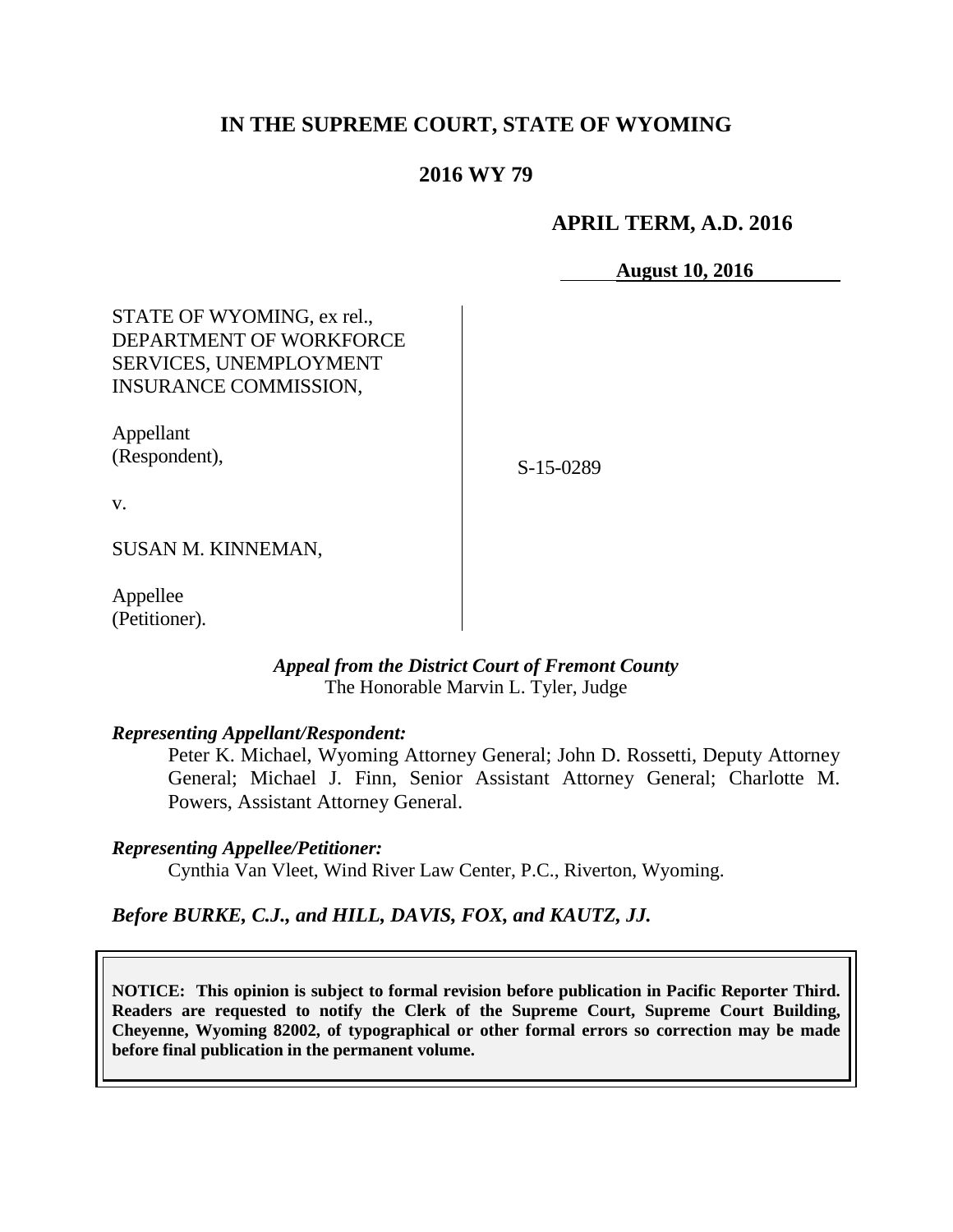## **KAUTZ, Justice.**

[¶1] After she was discharged from her position as high school principal of the St. Stephens Indian School near Riverton, Wyoming, Appellee/Petitioner Susan M. Kinneman applied for unemployment insurance benefits. Appellant/Respondent State of Wyoming ex rel. Department of Workforce Services, Unemployment Insurance Commission (the Commission) denied her request because it determined she had been fired for misconduct connected with her work. Ms. Kinneman filed a petition for judicial review, and the district court reversed, concluding the Commission's decision was not supported by substantial evidence. The Commission challenges the district court's decision on appeal.

[¶2] We affirm.

## **ISSUE**

[¶3] The Commission presents the following appellate issue:

An individual terminated for misconduct connected with her work cannot receive unemployment insurance benefits. The Unemployment Insurance Commission denied Susan Kinneman's claim for benefits because she was discharged for misconduct committed when she failed to promptly initiate a formal assessment of a student despite her recognized duty to assess the student. Did the District Court err in reversing the Commission's decision as not supported by substantial evidence?

Although she phrases it somewhat differently, Ms. Kinneman presents essentially the same issue on appeal.

# **FACTS**

[¶4] The St. Stephens Indian School (hereinafter referred to as "the school") hired Ms. Kinneman in 2012 to serve as the dean of students. In early 2013, she was promoted to high school principal and continued in that position until September 2014. Elma Brown became the superintendent of the school in July 2014.

[¶5] Classes began on August 18, 2014, and shortly thereafter, on August 26, 2014, Ms. Brown placed Ms. Kinneman on an "action plan" to improve her performance, after learning that Ms. Kinneman was having problems with her secretary and had failed to inform Ms. Brown about a fight at school. The action plan focused on helping Ms. Kinneman improve her communication with students, staff, other stakeholders, and Ms.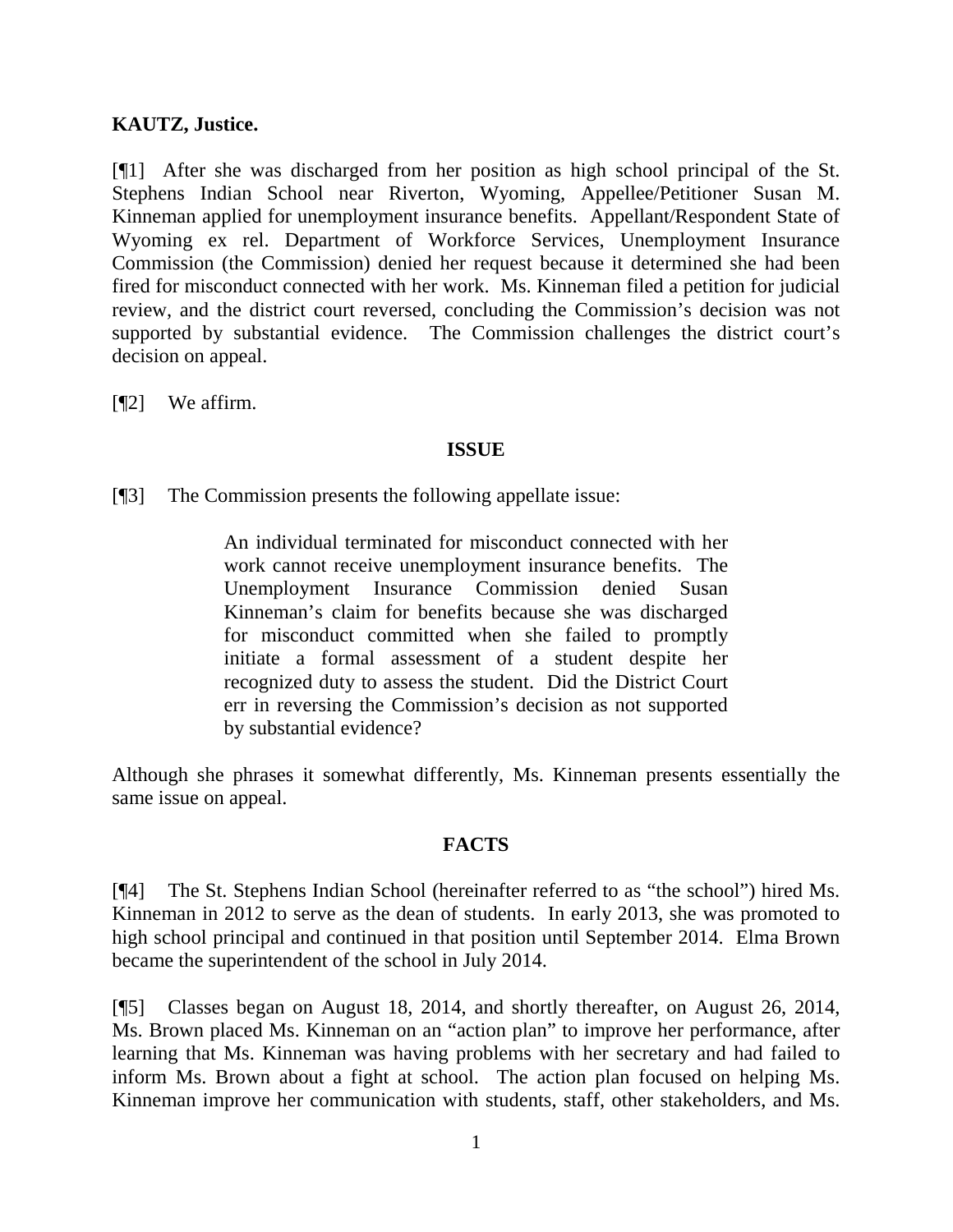Brown. As part of the plan, Ms. Kinneman was required to inform Ms. Brown of any important matters regarding the school.

[¶6] On August 28, 2014, the guidance counselor reported to Ms. Kinneman that a high school senior appeared to be overly tired. Although the counselor listed drugs or alcohol as two of the many reasons a student may be fatigued, she did not state that she believed the student was drunk. In fact, she specifically stated that she did not know the cause of the student's tiredness. Ms. Kinneman located the student in the hallway. After observing her, Ms. Kinneman concluded she looked tired, like she might be "under the influence possibly of cold medicine or that she might have been up late," but Ms. Kinneman did not believe the girl was drunk.

[¶7] Nevertheless, because of the guidance counselor's report, Ms. Kinneman knew that she needed to have the student assessed. She asked her secretary to contact the school nurse to perform a "quiet assessment" because she did not want to embarrass the student. The secretary stated that the nurse was not available. Although Ms. Kinneman knew there were other staff members in the district who could perform an assessment, she decided to contact Ms. Brown to determine the "next step." Ms. Kinneman directed her secretary to call the superintendent, but Ms. Brown was not available.

[¶8] At that point, Ms. Kinneman said she was not going to assess the student at that time and was leaving the school for a while. There is considerable dispute in the record as to whether Ms. Kinneman left campus or visited another building on campus. There is also a discrepancy about the length of time she was gone from the high school. Ms. Kinneman stated that she was gone only fifteen minutes and others stated that she was gone approximately forty-five minutes. In any event, by the time Ms. Kinneman returned to the high school, her secretary had contacted Ms. Brown and informed her there was a potentially drunk student at the high school. Ms. Brown arrived at the school shortly thereafter.

[¶9] Ms. Brown pulled the student out of class, took her to the elementary school nurse's office and performed an assessment, which did not indicate the student was intoxicated. The school resource officer performed two breathalyzer tests to detect the presence of alcohol, which were also negative. Shortly thereafter, Ms. Brown launched an investigation into Ms. Kinneman's handling of the situation. A few days later, on September 2, 2014, Ms. Brown gave Ms. Kinneman a letter of termination, which stated that she had committed "gross negligence" by not promptly assessing a student who was potentially intoxicated and allowing the student to remain in class while Ms. Kinneman left the building.

[¶10] Ms. Kinneman applied for unemployment insurance benefits. A deputy for the Unemployment Insurance Division denied her claim after determining she was discharged for misconduct connected with her work. She appealed, and a hearing officer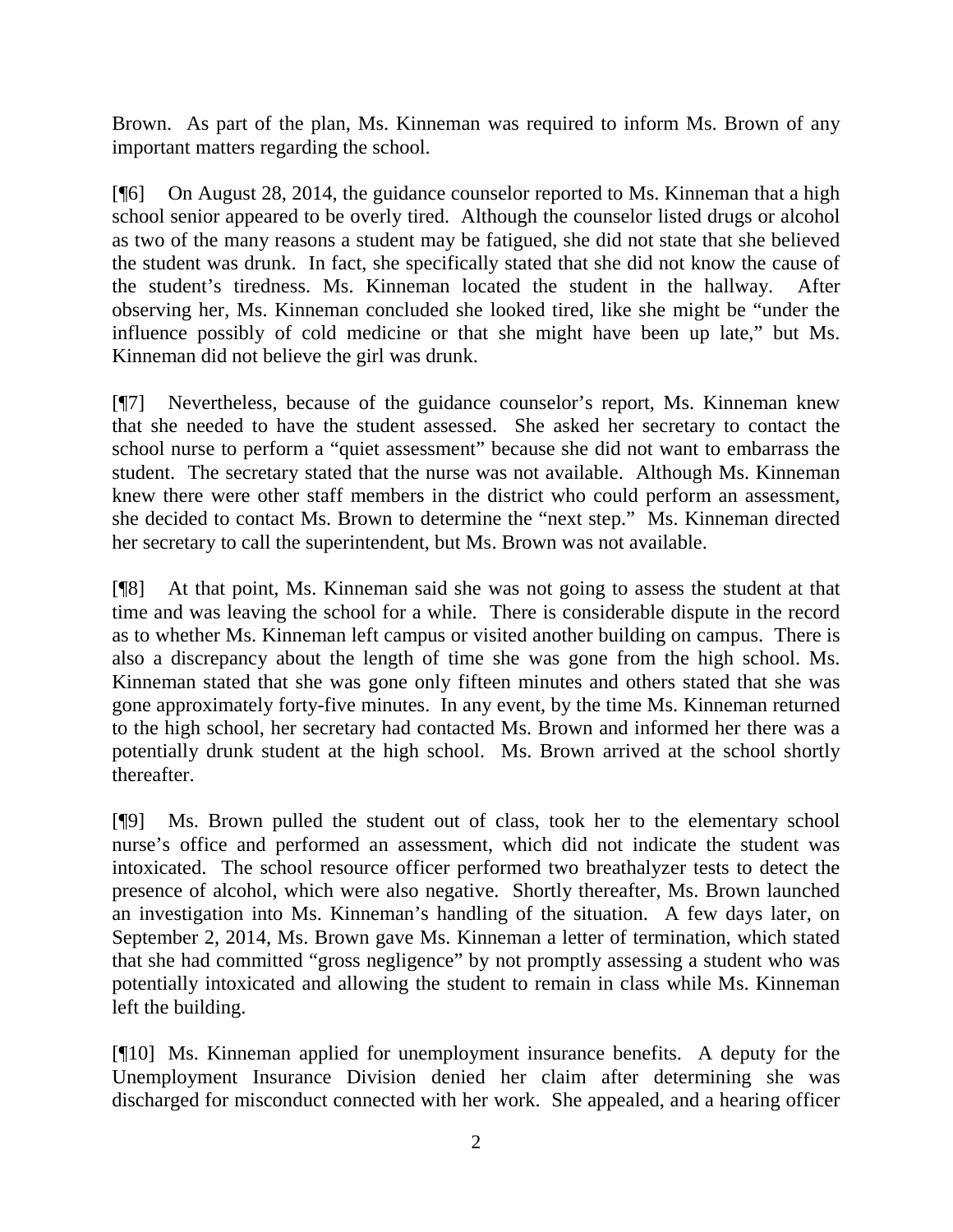for the Wyoming Department of Workforce Services Appeals Division held a contested case hearing. The hearing officer ruled that Ms. Kinneman was discharged from her employment, but not for misconduct connected with her work. The school appealed to the Commission, which reviewed the hearing transcript but did not take any new evidence.<sup>[1](#page-3-0)</sup> The Commission concluded that Ms. Kinneman was not entitled to benefits because she had been "discharged for an instance of negligence of such a degree to constitute misconduct." Ms. Kinneman filed a petition for judicial review, and the district court reversed, concluding that the Commission's decision was not supported by substantial evidence. The Commission appealed to this Court.

#### **STANDARD OF REVIEW**

[¶11] In unemployment insurance cases, we review the decision of the Commission; the decisions of the deputy, the hearing officer and the district court are not relevant to our analysis. *[Koch v. Dep't of Employment, Unemployment Ins. Comm'n,](http://www.westlaw.com/Link/Document/FullText?findType=Y&serNum=2029773359&pubNum=4645&originatingDoc=Ie3519523cddc11e2a160cacff148223f&refType=RP&fi=co_pp_sp_4645_892&originationContext=document&vr=3.0&rs=cblt1.0&transitionType=DocumentItem&contextData=(sc.Search)#co_pp_sp_4645_892)* 2013 WY 12, ¶ 15, [294 P.3d 888, 892 \(Wyo. 2013\)](http://www.westlaw.com/Link/Document/FullText?findType=Y&serNum=2029773359&pubNum=4645&originatingDoc=Ie3519523cddc11e2a160cacff148223f&refType=RP&fi=co_pp_sp_4645_892&originationContext=document&vr=3.0&rs=cblt1.0&transitionType=DocumentItem&contextData=(sc.Search)#co_pp_sp_4645_892) . Given the Commission is an administrative agency, our review is governed by [Wyo. Stat. Ann. § 16–3–114\(c\)](http://www.westlaw.com/Link/Document/FullText?findType=L&pubNum=1000377&cite=WYSTS16-3-114&originatingDoc=Ie3519523cddc11e2a160cacff148223f&refType=SP&originationContext=document&vr=3.0&rs=cblt1.0&transitionType=DocumentItem&contextData=(sc.Search)#co_pp_4b24000003ba5) (LexisNexis 2015):

> (c) To the extent necessary to make a decision and when presented, the reviewing court shall decide all relevant questions of law, interpret constitutional and statutory provisions, and determine the meaning or applicability of the terms of an agency action. In making the following determinations, the court shall review the whole record or those parts of it cited by a party and due account shall be taken of the rule of prejudicial error. The reviewing court shall:

> (i) Compel agency action unlawfully withheld or unreasonably delayed; and

> (ii) Hold unlawful and set aside agency action, findings and conclusions found to be:

> (A) Arbitrary, capricious, an abuse of discretion or otherwise not in accordance with law;

<span id="page-3-0"></span><sup>&</sup>lt;sup>1</sup> "The Commission may review the evidence submitted before the appeal tribunal or may direct that additional evidence be taken. Wyo. Stat. Ann. § 27-3-404(a) (LexisNexis 2011) . . . . Based upon the evidence, the Commission may affirm, modify, or reverse the findings and conclusions of the appeal tribunal." *[Koch v. Dep't of Employment, Unemployment Ins. Comm'n,](http://www.westlaw.com/Link/Document/FullText?findType=Y&serNum=2029773359&pubNum=4645&originatingDoc=Ie3519523cddc11e2a160cacff148223f&refType=RP&fi=co_pp_sp_4645_892&originationContext=document&vr=3.0&rs=cblt1.0&transitionType=DocumentItem&contextData=(sc.Search)#co_pp_sp_4645_892)* 2013 WY 12, ¶ 15, 294 P.3d 888, [892 \(Wyo. 2013\)](http://www.westlaw.com/Link/Document/FullText?findType=Y&serNum=2029773359&pubNum=4645&originatingDoc=Ie3519523cddc11e2a160cacff148223f&refType=RP&fi=co_pp_sp_4645_892&originationContext=document&vr=3.0&rs=cblt1.0&transitionType=DocumentItem&contextData=(sc.Search)#co_pp_sp_4645_892) .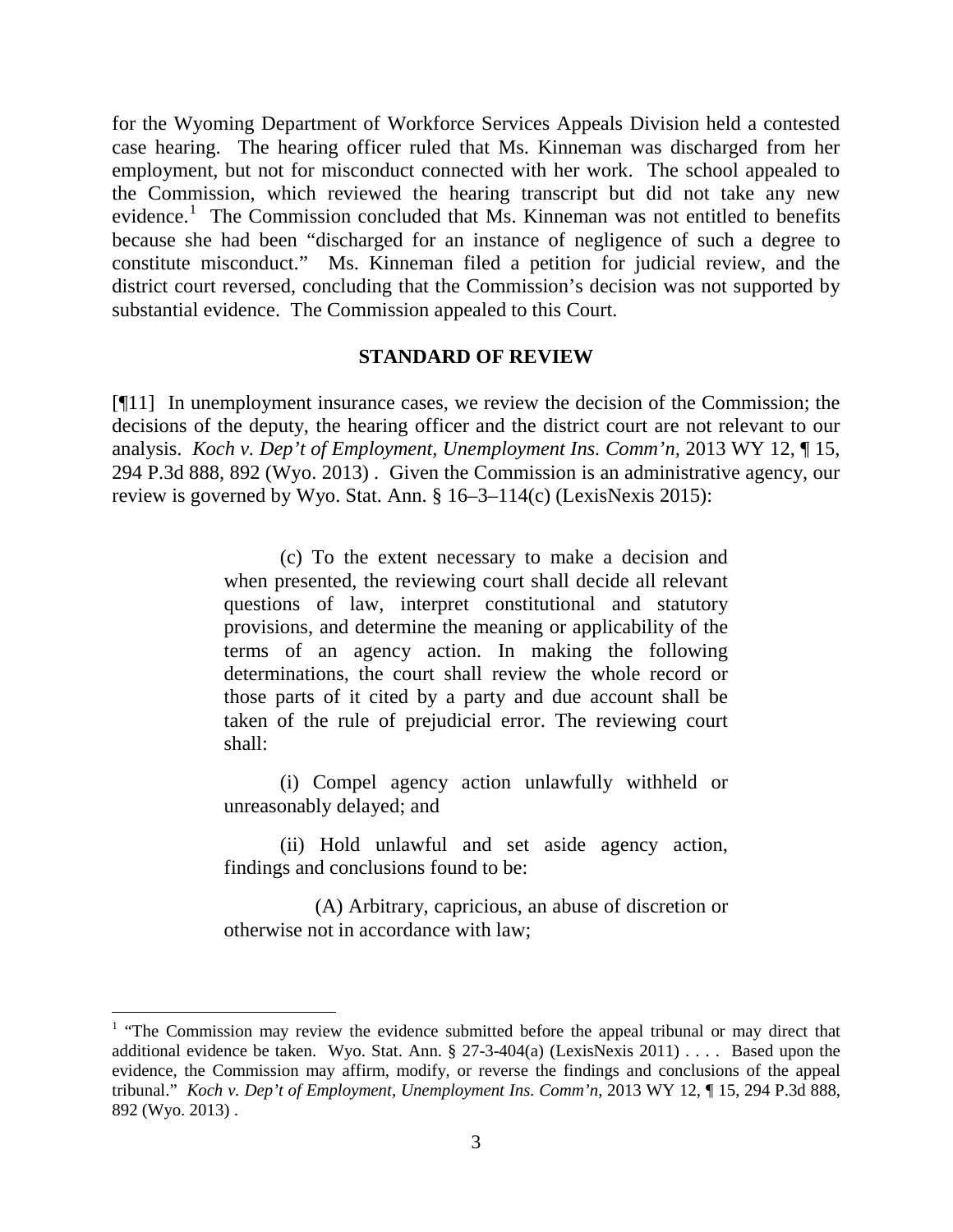(B) Contrary to constitutional right, power, privilege or immunity;

(C) In excess of statutory jurisdiction, authority or limitations or lacking statutory right;

(D) Without observance of procedure required by law; or

(E) Unsupported by substantial evidence in a case reviewed on the record of an agency hearing provided by statute.

[¶12] We examine the agency's findings of fact by applying the substantial evidence standard. *Dale v. S & S Builders, LLC,* [2008 WY 84, ¶ 22, 188 P.3d 554, 561 \(Wyo.](http://www.westlaw.com/Link/Document/FullText?findType=Y&serNum=2016551348&pubNum=4645&originatingDoc=Ie3519523cddc11e2a160cacff148223f&refType=RP&fi=co_pp_sp_4645_561&originationContext=document&vr=3.0&rs=cblt1.0&transitionType=DocumentItem&contextData=(sc.Search)#co_pp_sp_4645_561)  [2008\); Section](http://www.westlaw.com/Link/Document/FullText?findType=Y&serNum=2016551348&pubNum=4645&originatingDoc=Ie3519523cddc11e2a160cacff148223f&refType=RP&fi=co_pp_sp_4645_561&originationContext=document&vr=3.0&rs=cblt1.0&transitionType=DocumentItem&contextData=(sc.Search)#co_pp_sp_4645_561) [16-3-114\(c\).](http://www.westlaw.com/Link/Document/FullText?findType=Y&serNum=2016551348&pubNum=4645&originatingDoc=Ie3519523cddc11e2a160cacff148223f&refType=RP&fi=co_pp_sp_4645_561&originationContext=document&vr=3.0&rs=cblt1.0&transitionType=DocumentItem&contextData=(sc.Search)#co_pp_sp_4645_561) Substantial evidence means "such relevant evidence as a reasonable mind might accept as adequate to support a conclusion." *[Bush v. State ex rel.](http://www.westlaw.com/Link/Document/FullText?findType=Y&serNum=2007313036&pubNum=4645&originatingDoc=Ie3519523cddc11e2a160cacff148223f&refType=RP&fi=co_pp_sp_4645_179&originationContext=document&vr=3.0&rs=cblt1.0&transitionType=DocumentItem&contextData=(sc.Search)#co_pp_sp_4645_179)  Wyo. Workers' Comp. Div.,* [2005 WY 120, ¶ 5, 120 P.3d 176, 179](http://www.westlaw.com/Link/Document/FullText?findType=Y&serNum=2007313036&pubNum=4645&originatingDoc=Ie3519523cddc11e2a160cacff148223f&refType=RP&fi=co_pp_sp_4645_179&originationContext=document&vr=3.0&rs=cblt1.0&transitionType=DocumentItem&contextData=(sc.Search)#co_pp_sp_4645_179) (Wyo. 2005) (citation omitted). Findings of fact are supported by substantial evidence when we can discern a rational premise for the findings from the evidence preserved in the record. *[Id.](http://www.westlaw.com/Link/Document/FullText?findType=Y&serNum=2007313036&originatingDoc=Ie3519523cddc11e2a160cacff148223f&refType=RP&originationContext=document&vr=3.0&rs=cblt1.0&transitionType=DocumentItem&contextData=(sc.Search))* An agency's conclusions of law are, however, reviewed *de novo. [Moss v. State ex rel. Wyo.](http://www.westlaw.com/Link/Document/FullText?findType=Y&serNum=2022129066&pubNum=4645&originatingDoc=Ie3519523cddc11e2a160cacff148223f&refType=RP&fi=co_pp_sp_4645_4&originationContext=document&vr=3.0&rs=cblt1.0&transitionType=DocumentItem&contextData=(sc.Search)#co_pp_sp_4645_4)  Workers' Safety & Comp. Div.,* [2010 WY 66, ¶ 11, 232 P.3d 1, 4 \(Wyo. 2010\);](http://www.westlaw.com/Link/Document/FullText?findType=Y&serNum=2022129066&pubNum=4645&originatingDoc=Ie3519523cddc11e2a160cacff148223f&refType=RP&fi=co_pp_sp_4645_4&originationContext=document&vr=3.0&rs=cblt1.0&transitionType=DocumentItem&contextData=(sc.Search)#co_pp_sp_4645_4) *[Dale,](http://www.westlaw.com/Link/Document/FullText?findType=Y&serNum=2016551348&pubNum=4645&originatingDoc=Ie3519523cddc11e2a160cacff148223f&refType=RP&fi=co_pp_sp_4645_561&originationContext=document&vr=3.0&rs=cblt1.0&transitionType=DocumentItem&contextData=(sc.Search)#co_pp_sp_4645_561)* ¶ [26, 188 P.3d at 561-62.](http://www.westlaw.com/Link/Document/FullText?findType=Y&serNum=2016551348&pubNum=4645&originatingDoc=Ie3519523cddc11e2a160cacff148223f&refType=RP&fi=co_pp_sp_4645_561&originationContext=document&vr=3.0&rs=cblt1.0&transitionType=DocumentItem&contextData=(sc.Search)#co_pp_sp_4645_561)

[¶13] "Unemployment benefit cases where misconduct is alleged present mixed questions of law and fact." *Aspen Ridge Law Offices, P.C. v. Wyo. Dep't of Employment, Unemployment Ins. Comm'n,* 2006 WY 129, ¶ 11, 143 P.3d 911, 916 (Wyo. 2006), citing *Hat Six Homes v. State, D.O.E.,* [6 P.3d 1287, 1291 \(Wyo. 2000\).](http://www.westlaw.com/Link/Document/FullText?findType=Y&serNum=2000394667&pubNum=4645&originatingDoc=I68e3d5af5ad411dbb381a049c832f3c9&refType=RP&fi=co_pp_sp_4645_1291&originationContext=document&vr=3.0&rs=cblt1.0&transitionType=DocumentItem&contextData=(sc.Search)#co_pp_sp_4645_1291) When reviewing the Commission's decision, we also keep in mind that unemployment statutes are interpreted liberally in favor of claimants. *Wyo. Dep't of Employment, Div. of Unemployment Ins. v. Rissler & McMurry Co.,* 837 P.2d 686, 690 (Wyo. 1992). "We construe the term misconduct 'in a manner least favorable to working a forfeiture' because unemployment compensation is part of an employee's compensation, not 'a gratuity which may be withheld frivolously.'" *Aspen Ridge,* ¶ 16, 143 P.3d at 917, quoting *Rissler & McMurry Co.,* 837 P.2d at 690.

# **DISCUSSION**

[¶14] Pursuant to [Wyo. Stat. Ann. § 27-3-311\(f\)](http://www.westlaw.com/Link/Document/FullText?findType=L&pubNum=1000377&cite=WYSTS27-3-311&originatingDoc=Ie3519523cddc11e2a160cacff148223f&refType=SP&originationContext=document&vr=3.0&rs=cblt1.0&transitionType=DocumentItem&contextData=(sc.Search)#co_pp_ae0d0000c5150) (LexisNexis 2015), a claimant is disqualified from unemployment benefits if he or she was discharged for work-related misconduct:

> (f) **An individual shall be disqualified from benefit entitlement** beginning with the effective date of an otherwise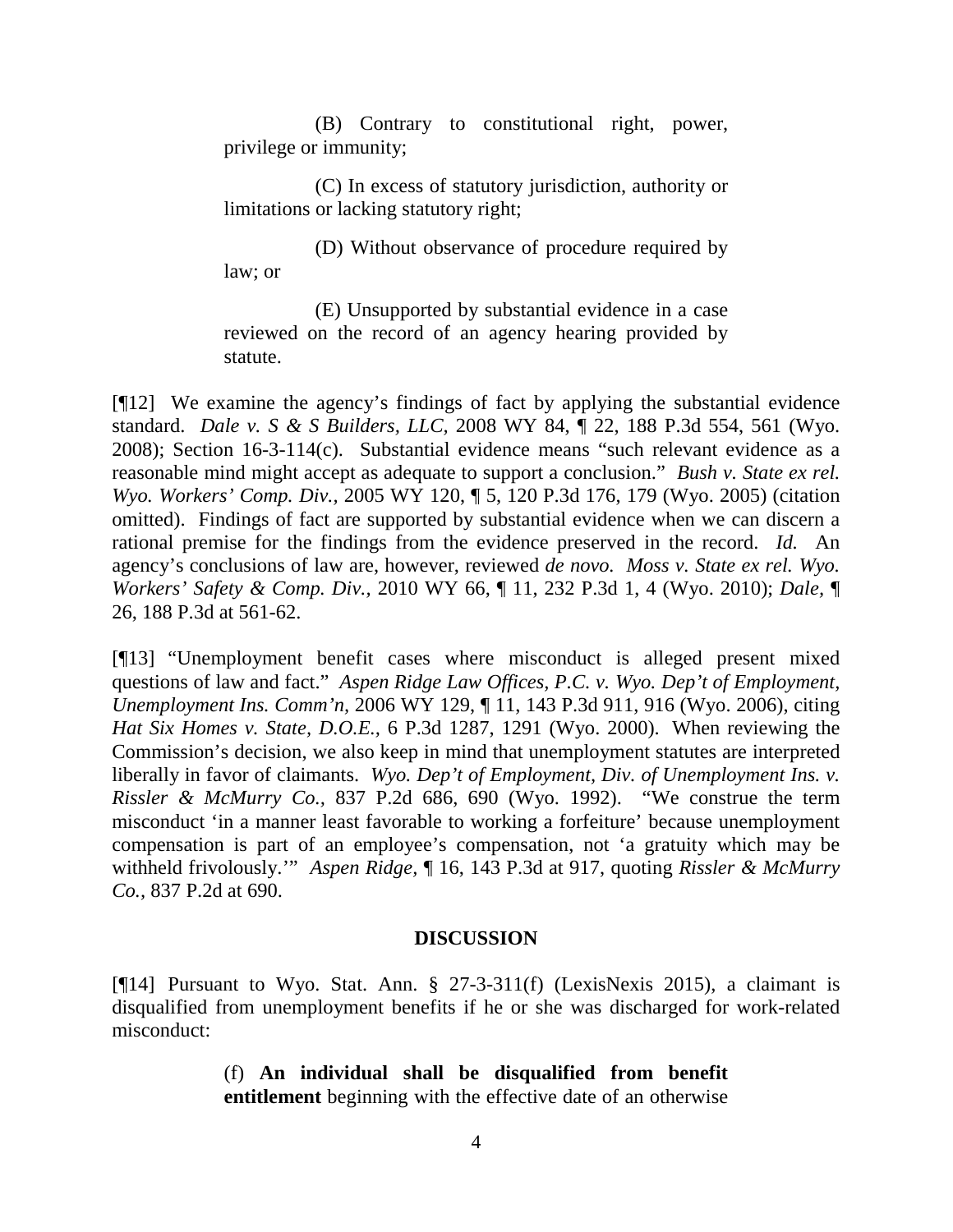valid claim or the week during which the failure occurred, until he has been employed in an employee-employer relationship and has earned at least twelve (12) times the weekly benefit amount of his current claim for services after that date, **if the department finds that he was discharged from his most recent work for misconduct connected with his work.**

(Emphasis added). Effective July 1, 2014, the legislature adopted the following definition of "misconduct connected with work":

> (xxiv) "Misconduct connected with work" means an act of an employee which indicates an intentional disregard of the employer's interests or the commonly accepted duties, obligations and responsibilities of an employee. "Misconduct connected with work" does not include:

> > (A) Ordinary negligence in isolated instances;

(B) Good faith errors in judgment or discretion;

(C) Inefficiency or failure in good performance as the result of inability or incapacity.

Wyo. Stat. Ann. § 27-3-102(a)(xxiv) (LexisNexis 2015).

[¶15] The preamble to the 2014 legislation states that the statutory definition is meant to codify existing case law "defining misconduct connected with work for purposes of disqualification from benefit entitlement." 2014 Wyo. Sess. Laws 360. The following quote from *State of Wyo., Dep't of Employment, Unemployment Ins. Comm'n v. Laramie County* (*In re Ringrose*)*,* 2013 WY 68, 302 P.3d 900 (Wyo. 2013), demonstrates the similarities between our precedent and the statutory definition of "misconduct connected with work":

> "Misconduct under the Wyoming Employment Security Law means generally an act of an employee which indicates a disregard of (1) the employer's interests or (2) the commonly accepted duties, obligations and responsibilities of an employee. This would include carelessness or negligence of such degree or recurrence as to reveal willful intent or an intentional disregard of the employer's interests or of the employee's duties and obligations to his employer. Inefficiency or failure in good performance as the result of inability or incapacity; ordinary negligence in isolated instances or good faith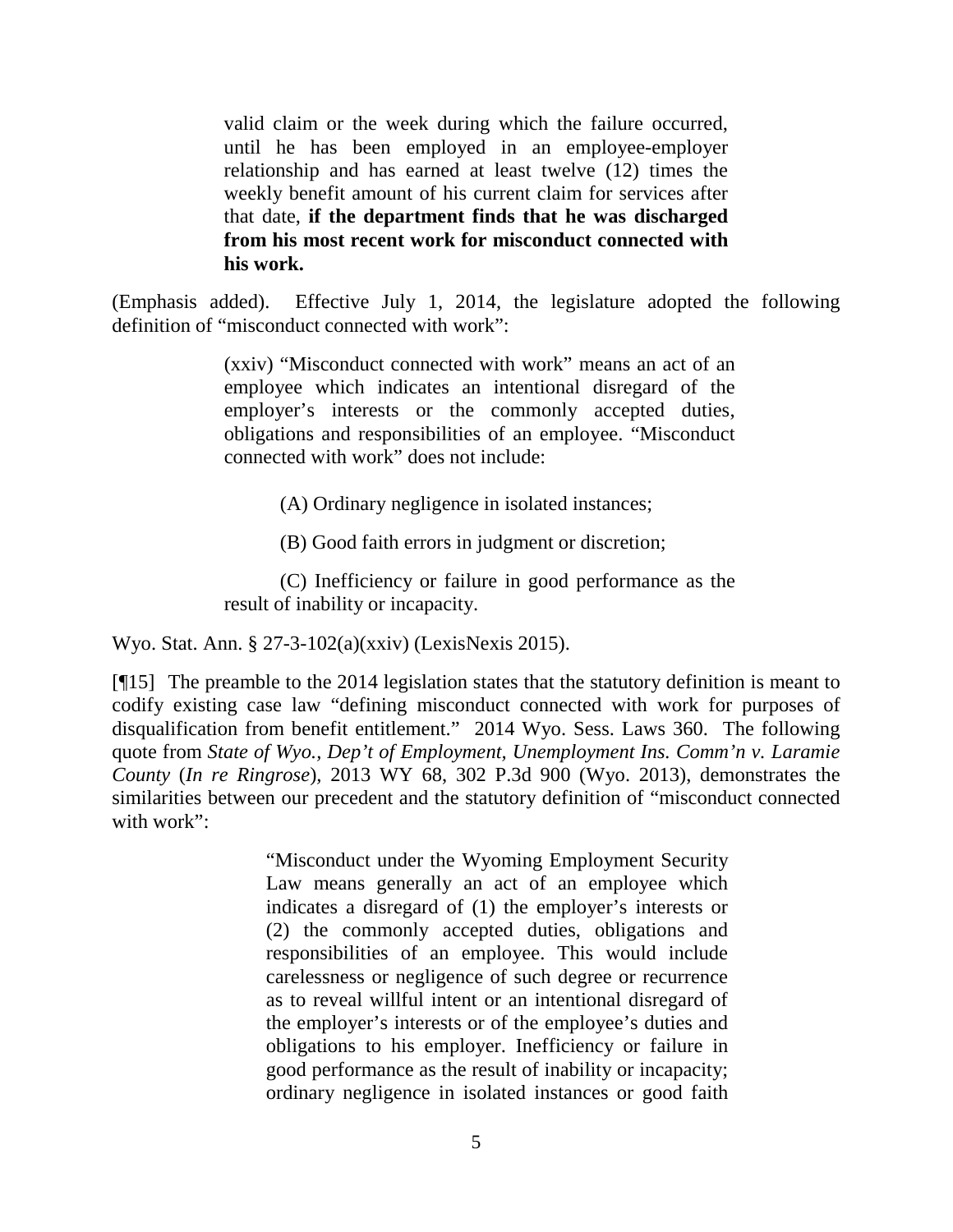errors in judgment or discretion are not deemed to be misconduct within the meaning of the Law."

*Id.,* ¶ 12, 302 P.3d at 903, quoting *[Safety Medical Servs., Inc. v. Employment Security](http://www.westlaw.com/Link/Document/FullText?findType=Y&serNum=1986145249&pubNum=661&originatingDoc=Ie3519523cddc11e2a160cacff148223f&refType=RP&fi=co_pp_sp_661_472&originationContext=document&vr=3.0&rs=cblt1.0&transitionType=DocumentItem&contextData=(sc.Search)#co_pp_sp_661_472)  Comm'n,* [724 P.2d 468, 472-73 \(Wyo. 1986\).](http://www.westlaw.com/Link/Document/FullText?findType=Y&serNum=1986145249&pubNum=661&originatingDoc=Ie3519523cddc11e2a160cacff148223f&refType=RP&fi=co_pp_sp_661_472&originationContext=document&vr=3.0&rs=cblt1.0&transitionType=DocumentItem&contextData=(sc.Search)#co_pp_sp_661_472) Consequently, Wyoming cases predating the legislative codification of the definition are relevant to our analysis.

[¶16] The Commission made the following conclusions of law regarding Ms. Kinneman's claim:

- A. The claimant was discharged from her most recent work.
- B. The claimant was discharged[] because she failed to initiate an assessment of a student suspected of being drunk in a timely manner and left the high school without assessing or otherwise supervising the possibly intoxicated student.
- C. Although the employer has no specific policy or procedures<sup>[2](#page-6-0)</sup> for dealing with a student suspected of intoxication, the claimant was responsible to the students and staff to exercise good judgment as the high school principal. The claimant testified that she knew the student needed to be assessed when the matter was brought to her attention by the guidance counselor at noon on August 28, 2014.
- D. The claimant admitted that she could not properly assess the student by herself, but did not make finding a staff member who could assess the student a priority.
- E. By leaving a potentially drunk student at the high school

<span id="page-6-0"></span><sup>&</sup>lt;sup>2</sup> The following rule applies when an unemployment benefits case involves termination of employment for violation of an employment policy:

<sup>&</sup>quot;When an employer contends that violation of its rule constitutes misconduct, the employer bears the burden of establishing the existence of the rule and its violation. If the employer establishes these elements, the burden shifts to the employee to demonstrate either that the violation was justified or that the rule was unreasonable."

*Doggett v. Wyo. Dep't of Workforce Servs., Unemployment Ins. Comm'n,* 2014 WY 119, ¶ 10, 334 P.3d 1231, 1235 (Wyo. 2014), quoting *[Rissler & McMurry Co.,](http://www.westlaw.com/Link/Document/FullText?findType=Y&serNum=1992160102&pubNum=0000661&originatingDoc=I314ac99e440f11e4a795ac035416da91&refType=RP&fi=co_pp_sp_661_690&originationContext=document&vr=3.0&rs=cblt1.0&transitionType=DocumentItem&contextData=(sc.Search)#co_pp_sp_661_690)* 837 P.2d at 690. This rule does not apply to the instant case because it is undisputed that the school did not have an established policy governing Ms. Kinneman's responsibilities under the circumstances presented here.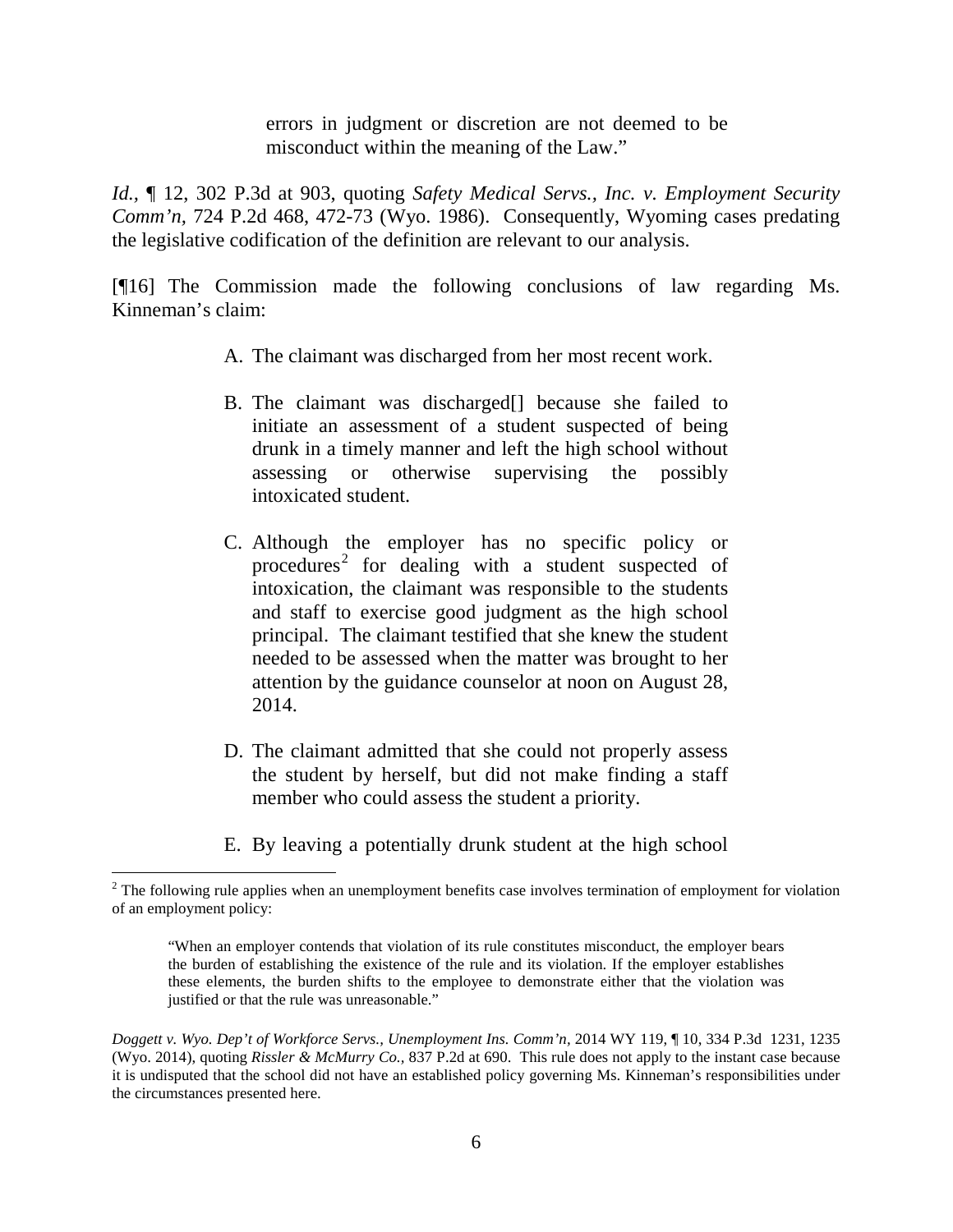without informing anyone, or taking any direct action to initiate an assessment of the student, the claimant failed to mitigate the risk of harm posed to the student herself, the other students at the school and school staff if the student had in fact been intoxicated.

- F. Claimant testified that she left the high school building on August 28, 2014, from 12:00 to 12:15 P.M. and that the superintendent arrive[d] shortly after she returned. This contradicts the testimony of the superintendent, who testified that she was not notified about the student until sometime between 1:00 and 1:30 P.M. The claimant's testimony also contradicts the testimony of the claimant's secretary, who testified that the claimant was gone for at least 45 minutes. The claimant is also contradicted by her own testimony that the superintendent pulled the student out of class[] because the student was in her third period class by 12:30 P.M. The Commission does not find the claimant's testimony credible. The Commission instead finds that the claimant was absent from the school for at least 45 minutes and allowed the student to remain in the student body for at least an hour and a half after the claimant knew the student needed to be assessed.
- G. The claimant was discharged for an instance of negligence of such a degree to constitute misconduct.

(Footnote added).

[¶17] The Commission's decision was based upon its determination that a school employee had reported to Ms. Kinneman that the student was potentially drunk, resulting in a dire situation that required Ms. Kinneman to have the student assessed immediately. It stated in its findings of fact:

> E. Around lunch time on August 28, 2014, a high school guidance counselor told the claimant that she was concerned about a high school senior who seemed overly tired and might be drunk.

[¶18] The Commission's finding that the guidance counselor reported to Ms. Kinneman that the student "might be drunk" is incorrect. The guidance counselor testified at the hearing that she noticed the student was trying to stay awake in homeroom. She told Ms. Kinneman she was concerned something was wrong with the student but testified, "I had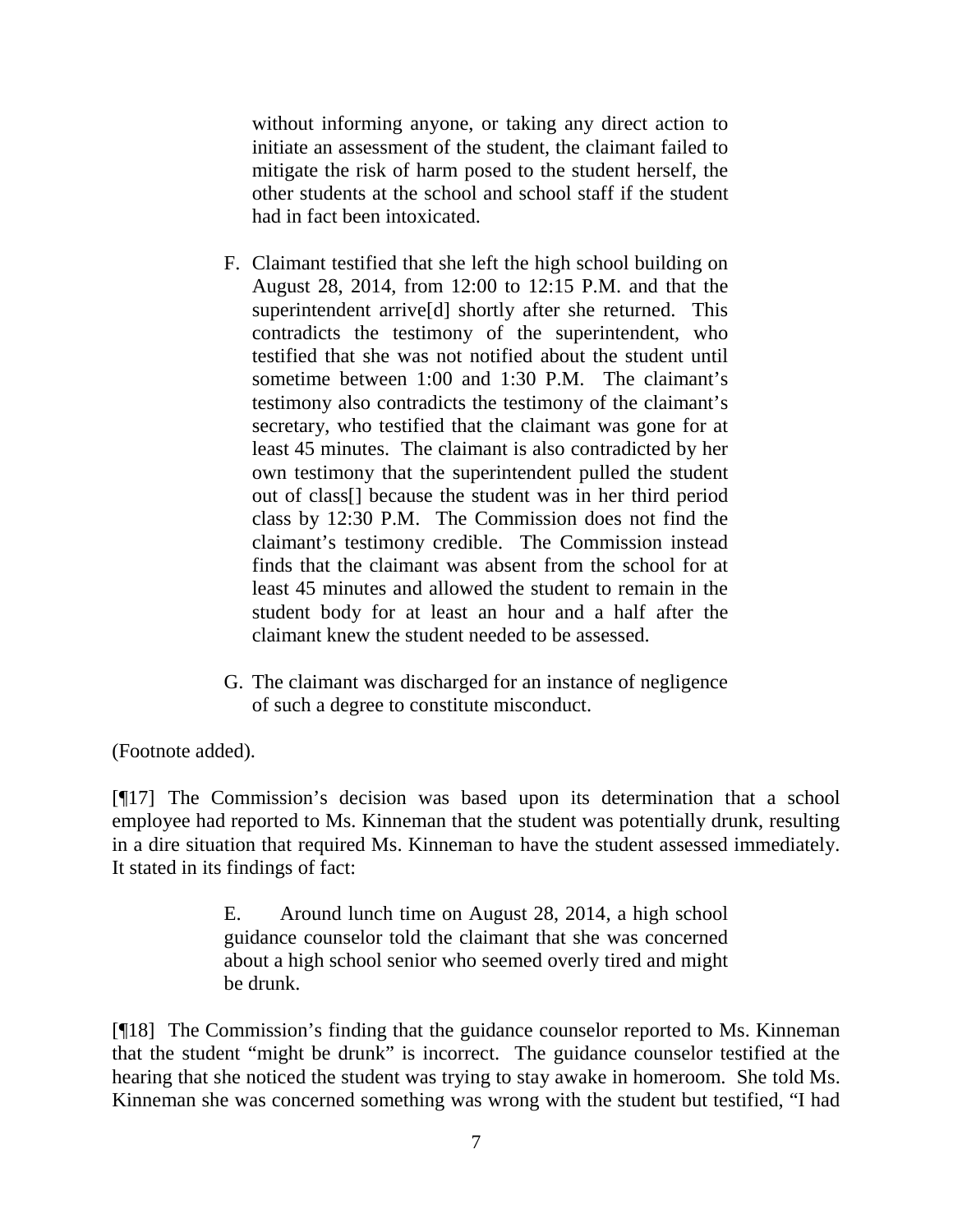no idea what; I didn't notice any other symptoms besides that she was falling asleep." The counselor also prepared a written statement which was admitted into evidence at the hearing. She stated the student was "trying to stay awake, but continuously closed her eyes and began to doze off, with her head jerking from falling asleep and then opening her eyes again." She believed the behavior was abnormal and told Ms. Kinneman about it after the class.

> I proceeded to tell [Ms. Kinneman] the behavior I noticed. I stated that I did not know what was wrong with the student, but that it might be a good idea to visit with the student privately to see what might be causing the apparent fatigue. I reiterated that I did not know what was causing the behavior in the student, but that fatigue may be caused by numerous things, such as a poor night's sleep, medication issues, medical issues, drug or alcohol issues or any host of other issues and only a proper assessment can ascertain a cause.

The counselor mentioned "drug or alcohol issues" as two of the many possible causes of the student's fatigue. Although, as the information was being passed from person to person, the possibility the student was drunk became the focus, the counselor did not report that specific concern to Ms. Kinneman. Under our standard of review, we accept the Commission's findings of fact if there is a rational premise for those findings from the evidence preserved in the record. *Bush,* ¶ 5, 120 P.3d at 179. The evidence in the record in this case does not support the Commission's finding that the counselor reported to Ms. Kinneman she suspected the student was drunk.

[¶19] Another important aspect of the Commission's decision was its conclusion that "[b]y leaving a potentially drunk student at the high school without informing anyone, or taking any direct action to initiate an assessment of the student, [Ms. Kinneman] failed to mitigate the risk of harm posed to the student herself, the other students at the school and school staff if the student had in fact been intoxicated." These conclusions, too, were based upon factual findings that are not supported by the record. Ms. Kinneman told her secretary about the situation and attempted to contact the school nurse and Ms. Brown before she left, but neither was available. Her secretary continued to try to get in touch with Ms. Brown while Ms. Kinneman was gone. During that time, the student was in her third period class under the supervision of the classroom teacher. Although Ms. Kinneman had not informed the teacher of the student's earlier abnormal behavior, he testified that the student was upset when she came to class that day because "they" thought that she was drunk and wanted to test her. He testified that he did not believe the student posed a threat to herself or others and his only concern was that she was visibly upset.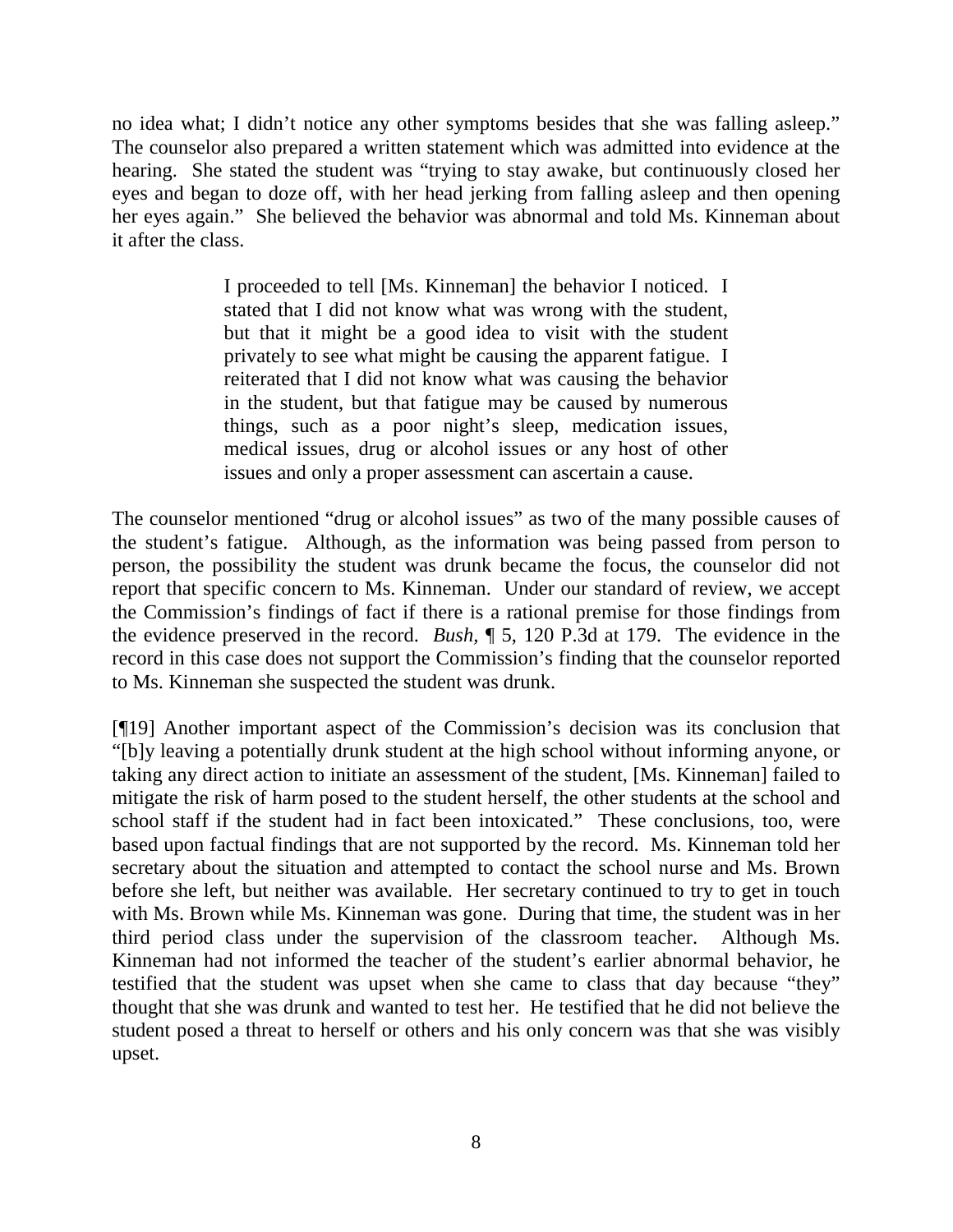[¶20] It is undisputed that Ms. Kinneman knew the student needed to be assessed because of the counselor's report and she left the building without having a formal assessment performed on the student. However, the school did not have a particular protocol or procedure that must be used in such cases or a timeline for when the assessment had to be completed. The superintendent testified that the school left those determinations to the principal's discretion.

[¶21] Ms. Kinneman exercised her discretion and decided to wait to hear from the superintendent before moving forward with an assessment. In the interim, she left the school building. In deciding on her course of action, she was informed by the specific circumstances of the situation:

- The counselor reported that the student was acting very tired, but she did not know the reason for the fatigue.
- The counselor did not report that she suspected the student was drunk.
- Based upon her personal observation, Ms. Kinneman did not believe the student was drunk.
- Ms. Kinneman knew the student needed to be assessed but wanted it done "quietly" to avoid embarrassing her.
- Ms. Kinneman was not trained to formally assess the student.
- The school nurse and the superintendent were not immediately available.
- The action plan required Ms. Kinneman to inform Ms. Brown of any serious matters.
- The student was safe in the classroom.
- Ms. Kinneman's secretary was aware of the situation and actively trying to contact the superintendent.

[¶22] As stated above, our review of the Commission's determination on misconduct involves mixed questions of fact and law and we apply the unemployment insurance law liberally in favor of the claimant. *Aspen Ridge,* ¶¶ 11, 16, 143 P.3d at 916-17. When the correct facts are applied to the law, it is clear that the record does not contain relevant evidence a reasonable mind might accept as adequate to support the Commission's conclusion that Ms. Kinneman intentionally disregarded the school's interests or her commonly accepted duties, obligations and responsibilities. Section 27-3-102(a)(xxiv); *Doggett*, **¶** 9, 334 P.3d at 1235. The decision about how to proceed after the guidance counselor's report was committed to Ms. Kinneman's discretion. She considered the facts and exercised her discretion in determining the course of action. Given the facts known to her, the situation was not dire and did not require immediate action. Consequently, Ms. Kinneman's decision to wait for the superintendent is understandable. Even if we accept the Commission's position that she should not have left the building and should have, instead, pulled the student out of class and contacted a different staff member to perform the assessment, her action was, at most, ordinary negligence in an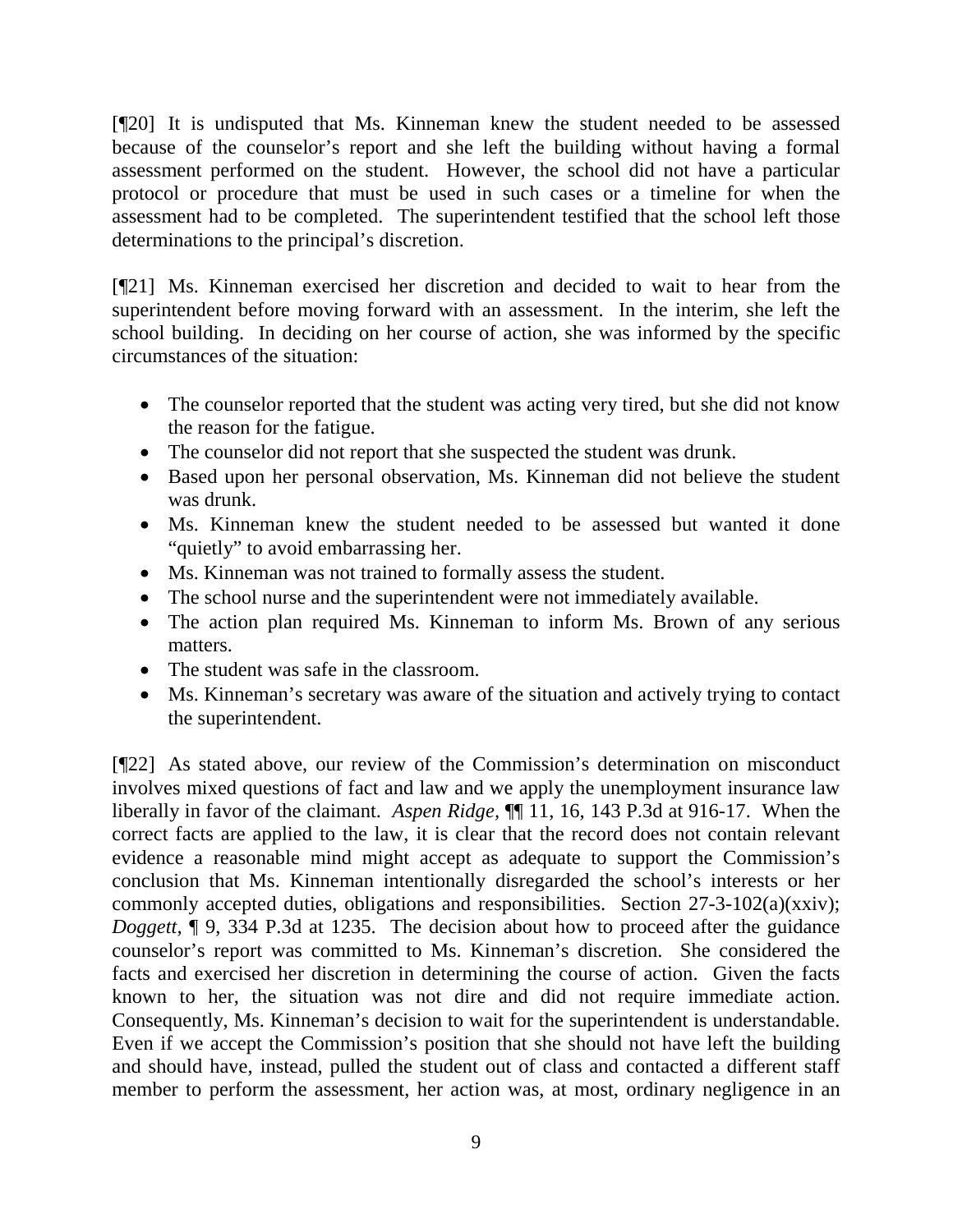isolated instance or a good faith error in judgment or discretion which are specifically excepted from the statutory definition of misconduct connected to work. Section 27-3-  $102(a)(xxiv)(A) \& (B).$ 

[¶23] A review of other unemployment benefits cases confirms the Commission's decision was erroneous. In *Ringrose,* ¶¶ 3-4, 16-19, 302 P.3d at 902, 905, Deputy Ringrose investigated an altercation that occurred while he was working off-duty security at a Cheyenne bar. The Sheriff's Department terminated his employment, in part, for failing to take pictures at the scene of the altercation and failing to follow up on the victim's condition after he was transported to the hospital. Although department policies required Deputy Ringrose to follow certain procedures when investigating crimes, there were no specific policies requiring crime scene pictures or a follow-up consultation with the victim and those responsibilities were not otherwise known to Deputy Ringrose. His failure to take those actions was, at most, a good faith inadvertent error. *Id. See also Aspen Ridge,* ¶ 17, 302 P.3d at 905 (law firm employee's failure to complete an attorney fees affidavit in a timely manner was not misconduct; rather, it was an isolated instance of ordinary negligence); *Wyo. Dep't of Employment, Unemployment Ins. Comm'n v. SF Phosphates, Ltd.,* 976 P.2d 199, 202 (Wyo. 1999) (employee's statement that a "bullet in the head would be too good" for a former manager was a good faith error in judgment but did not comprise misconduct so as to result in denial of unemployment benefits); *City of Casper v. Wyo. Dep't of Employment, Unemployment Ins. Div.,* 851 P.2d 1, 2-4 (Wyo. 1993) (employee who yelled at young subordinates and possibly made lewd comments committed good faith errors in judgment, not misconduct connected with his work).

[¶24] On the other hand, in *Koch* the employee committed misconduct connected with his work by failing to remove snow from the walkways of the hotel where he worked. The employee was an engineer for the hotel and shoveling snow from walkways was "an outstanding expectation of the engineering position." *Koch,* ¶ 21, 294 P.3d at 894. The employee admitted that he was aware that one of his job duties was snow removal. Although the employee testified at the hearing that he had shoveled snow on the day in question, his manager testified that, just prior to being fired, the employee admitted he did not remove the snow. *Id.* The Commission found the manager more credible than the employee. *Id*., ¶ 23, 294 P.3d at 894. Accepting the Commission's determination of credibility in accordance with our standard of review, we affirmed its decision that the employee committed misconduct connected with his work. *Id.,* ¶¶ 23-24, 294 P.3d at 894-95.

[¶25] Ms. Kinneman's situation is comparable to those in *Ringrose, Aspen Ridge, SF Phosphates* and *City of Casper* and distinguishable from *Koch.* While Ms. Kinneman knew an assessment needed to be performed because a staff member reported the student's unusual behavior, unlike Mr. Koch, she did not have a recognized duty to conduct the assessment using a particular protocol or within a specific period of time. Instead, she was expected to exercise good judgment in determining the proper course of